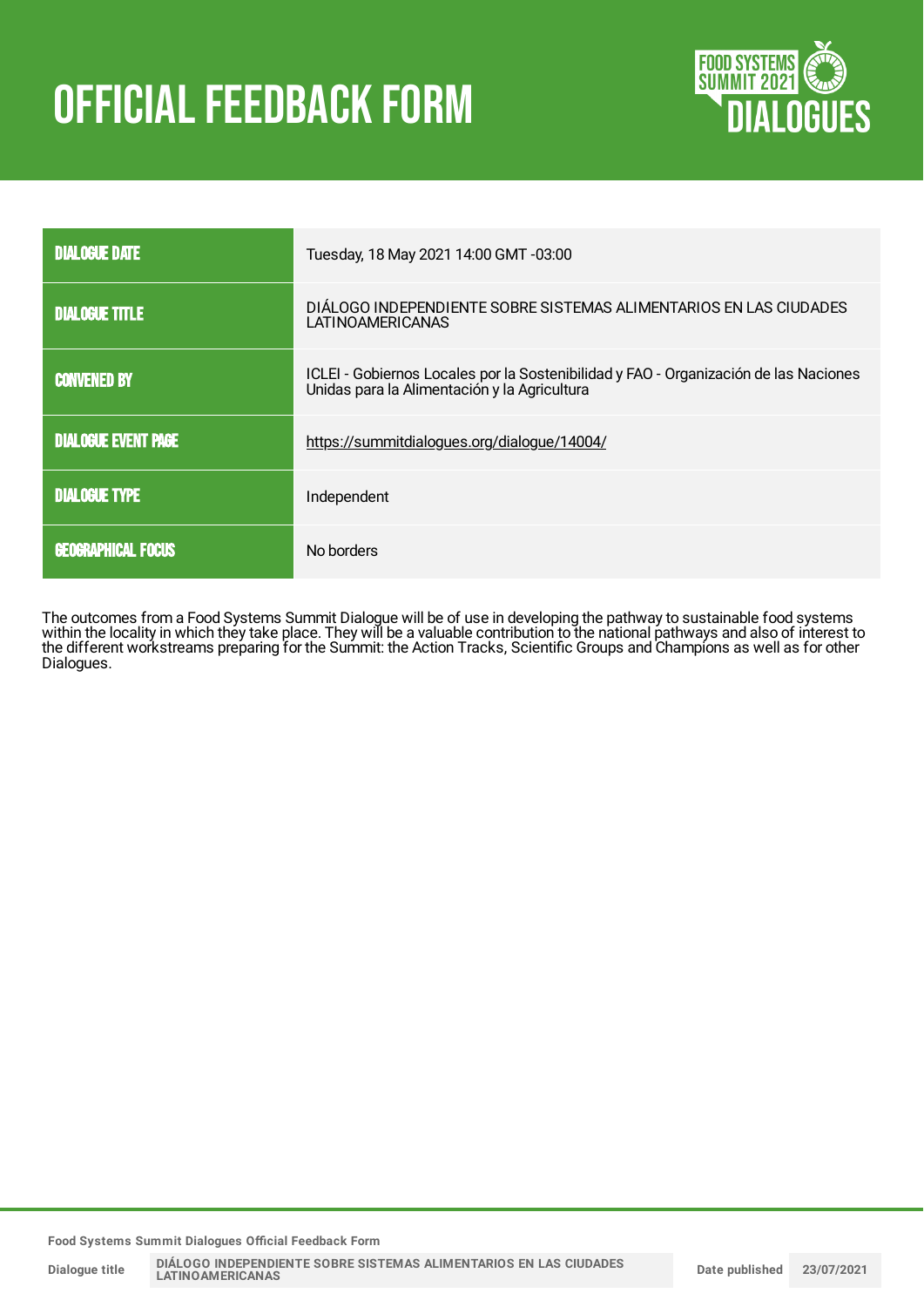## 1.PARTICIPATION



#### NUMBER OF PARTICIPANTS FROM EACH STAKEHOLDER GROUP

| Small/medium enterprise/artisan             | Workers and trade union                     |
|---------------------------------------------|---------------------------------------------|
| Large national business                     | Member of Parliament                        |
| Multi-national corporation                  | Local authority                             |
| Small-scale farmer                          | Government and national institution         |
| Medium-scale farmer                         | Regional economic community                 |
| Large-scale farmer                          | <b>United Nations</b>                       |
| Local Non-Governmental Organization         | International financial institution         |
| International Non-Governmental Organization | Private Foundation / Partnership / Alliance |
| Indigenous People                           | Consumer group                              |
| Science and academia                        | Other                                       |

**Food Systems Summit Dialogues Official Feedback Form**

**Dialogue title**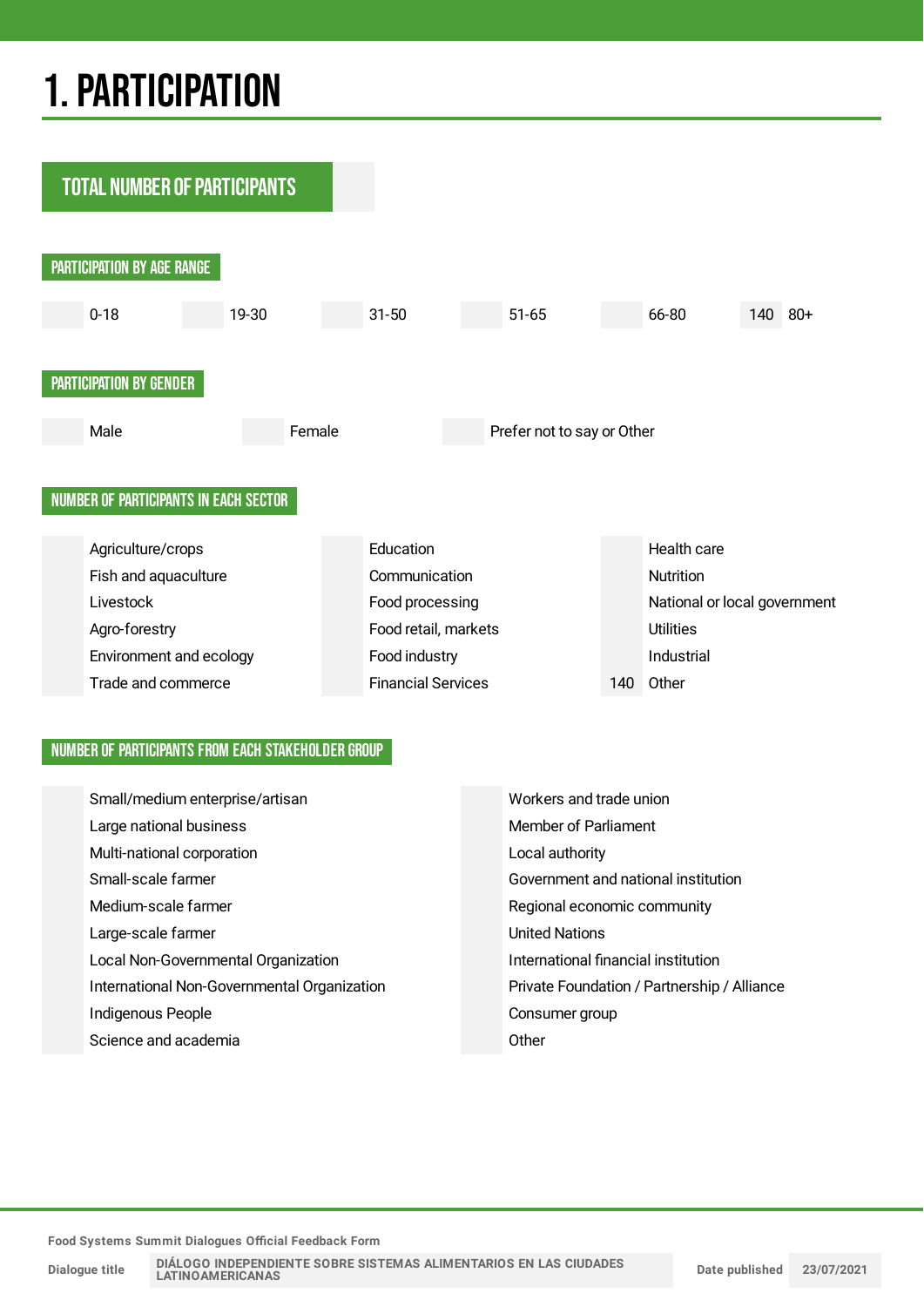### 2. PRINCIPLES OF ENGAGEMENT

#### HOW DID YOU ORGANIZE THE DIALOGUE SO THAT THE PRINCIPLES WERE INCORPORATED, REINFORCED AND ENHANCED?

ICLEI, together with the FAO, was concerned with wide and transparent dissemination. We invite different types of stakeholders to participate.

HOW DID YOUR DIALOGUE REFLECT SPECIFIC ASPECTS OF THE PRINCIPLES?

We worked to ensure the dialogue and associated engagement process will promote trust and increase motivation to participate by being evidence-based, transparent, and accessible in governance, decision-making, planning, engagement, and implementation.

DO YOU HAVE ADVICE FOR OTHER DIALOGUE CONVENORS ABOUT APPRECIATING THE PRINCIPLES OF ENGAGEMENT?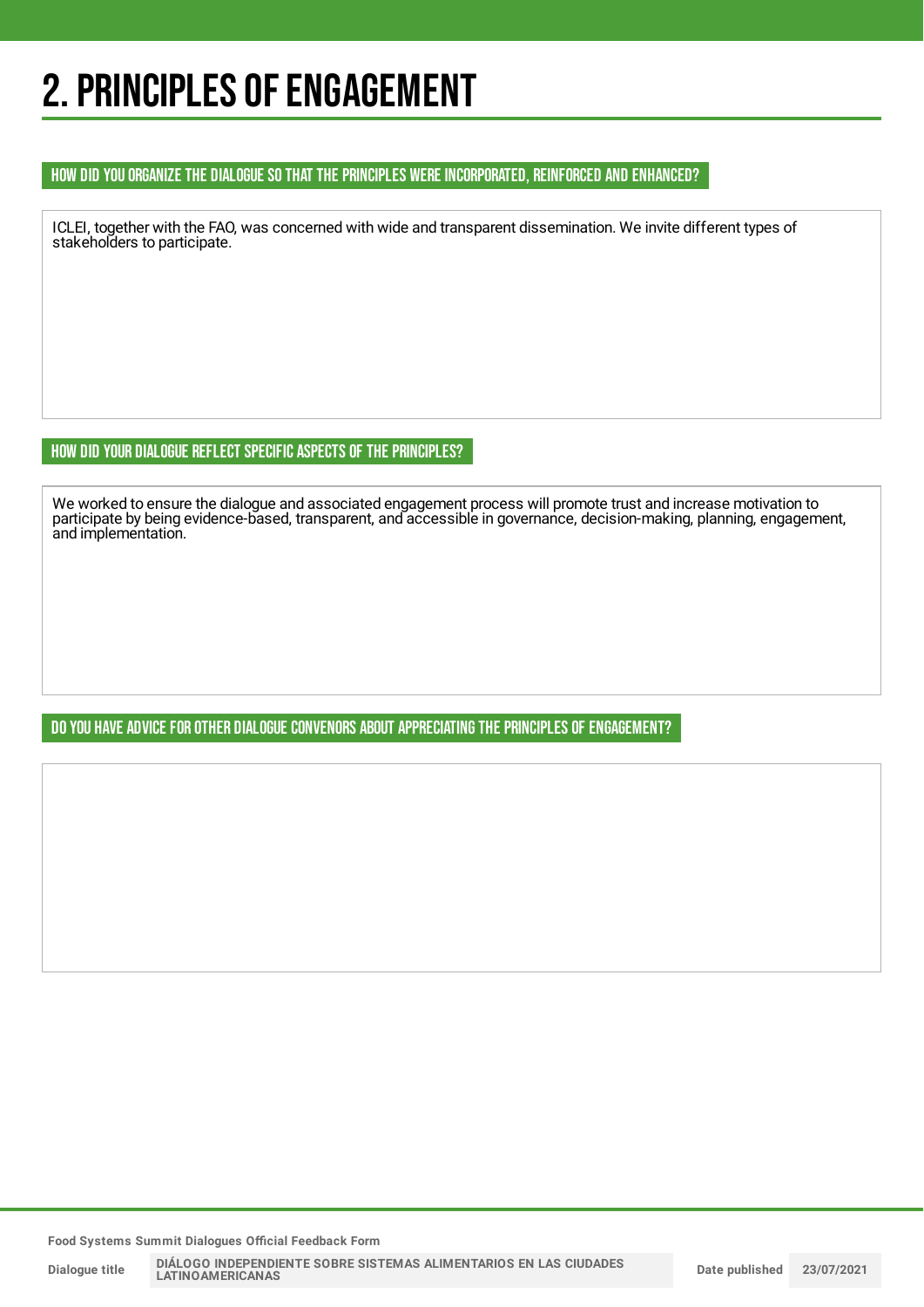## 3. METHOD

The outcomes of a Dialogue are influenced by the method that is used.

DID YOU USE THE SAME METHOD AS RECOMMENDED BY THE CONVENORS REFERENCE MANUAL?

✓ **Yes No**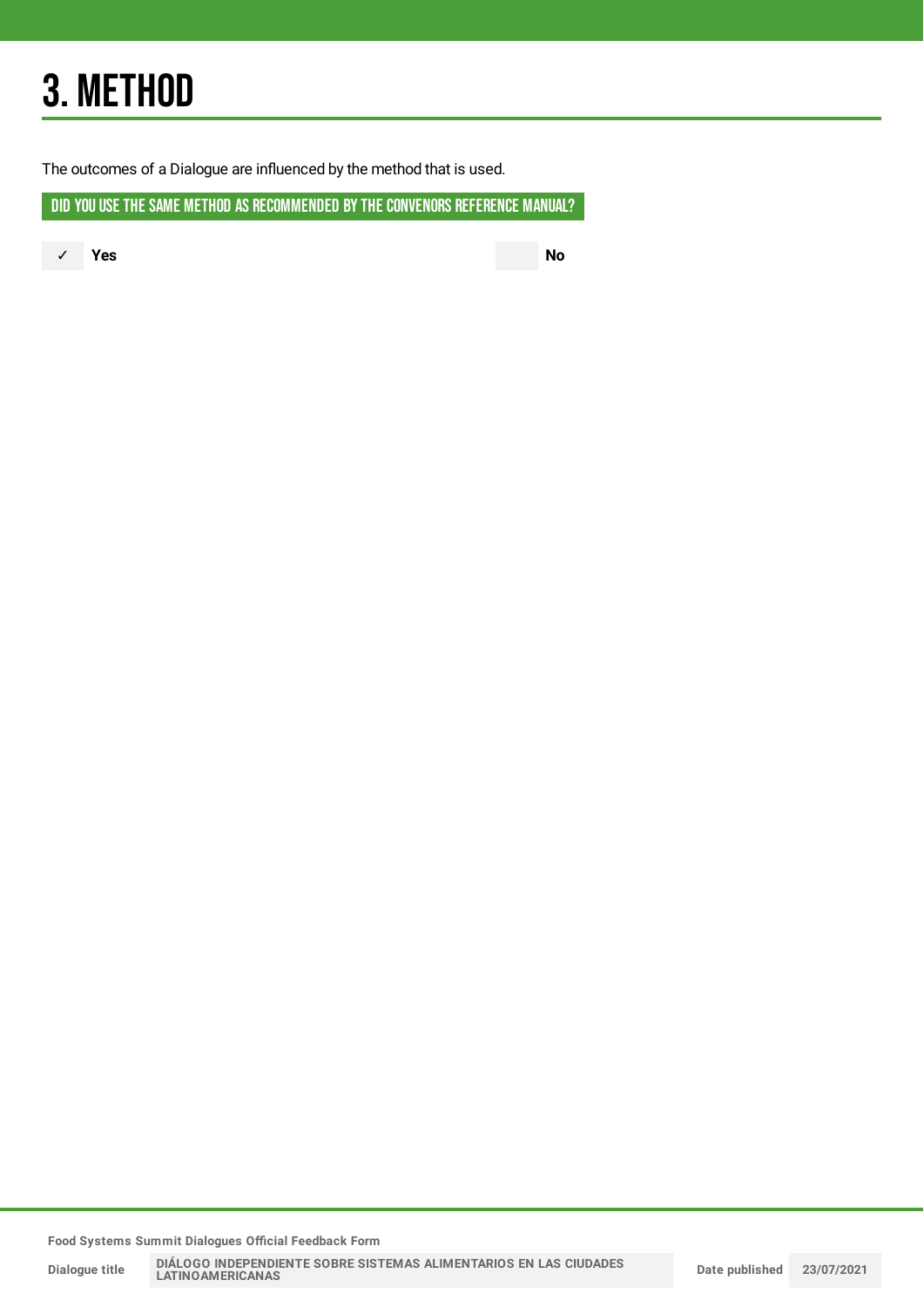## 4. DIALOGUE FOCUS & OUTCOMES

### MAJOR FOCUS

According to estimates made by the United Nations Economic Commission for Latin America and the Caribbean (ECLAC) at the end of 2020, the drop in GDP was 7.7% in the Latin American region, whereas in previous years, between 2014 and 2019, it registered low growth of around 0.3%. Along with an economic contraction, there is always a social crisis and the one that originated with the Covid-19 Pandemic will certainly be the strongest in the last 100 years, raising the number of people in poverty to more than 190 million from which 72 million are in extreme poverty in our region. In this context of rising social inequality, increasing unemployment rate and declining population's income, there is a serious escalation of food insecurity in the region's urban centers that must be tackled with structuring public policies.

Given such a situation, local and regional governments acknowledge the challenge will be faced in cities, as they are home to 85% of the people. Also in this context, international commitments, such as the Milan Urban Food Policy Pact and the Glasgow Food and Climate Declaration are prescribed, setting important global milestones and pointing out urgent practical actions. These calls for action encourage the development of food systems aimed at promoting biodiversity, regeneration and ecosystem resilience, circularity, equity, access to healthy and sustainable diets for all, and the creation of resilient livelihoods for agricultural and food sector workers, thus contributing to the achievement of the Sustainable Development Goals.

The Independent Summit Dialogue of Latin American cities had the objective to reunite the cities to discuss their food systems. The region is one of the biggest food producers in the world, and also holds one of the greatest number of hungry people and is deeply affected by climate changes. Another purpose of convening this dialogue was to highlight the importance of the role of subnational governments in global food systems and the need for cities and regions to have access to public policies and financial resources, demonstrating that without the support of other levels of government and participation from the private sector and civil society, from planning to the execution of projects and actions, it will be more difficult to advance policies that promote food security for all.

The priority urban food-related themes identified by the Latin American cities are:

\* Post-COVID-19 urban agriculture: Public policies for agroecological production as a strategy for economic recovery and combating post-pandemic poverty

\* Resilience and circularity, sustainable food systems as an instrument to tackle the emergency climate, social and economic crisis

- \* Promotion of food and nutrition security for the vulnerable population: initiatives by public administration and civil society \* Importance of the local government be integrated and listened by other levels of governments
- \* Responsible Production and Consumption: Society without Waste
- \* Union of efforts between sectors of society against hunger and poverty
- \* Traditional knowledge and practices and their importance in public food policies
- \* Training and financing mechanisms for the implementation of food systems in the cities
- \* Conscious alimentation planning and the promotion of a healthier society.

#### ACTION TRACKS

- ✓ Action Track 1: Ensure access to safe and nutritious food for all
- ✓ Action Track 2: Shift to sustainable consumption patterns
- ✓ Action Track 3: Boost nature-positive production
- Action Track 4: Advance equitable livelihoods
- ✓ Action Track 5: Build resilience to vulnerabilities, shocks and stress

#### **KEYWORDS**

Finance **√** Policy ✓ Innovation ✓ Data & Evidence Human rights **v** Governance Women & Youth Empowerment Trade-offs ✓ Environment and Climate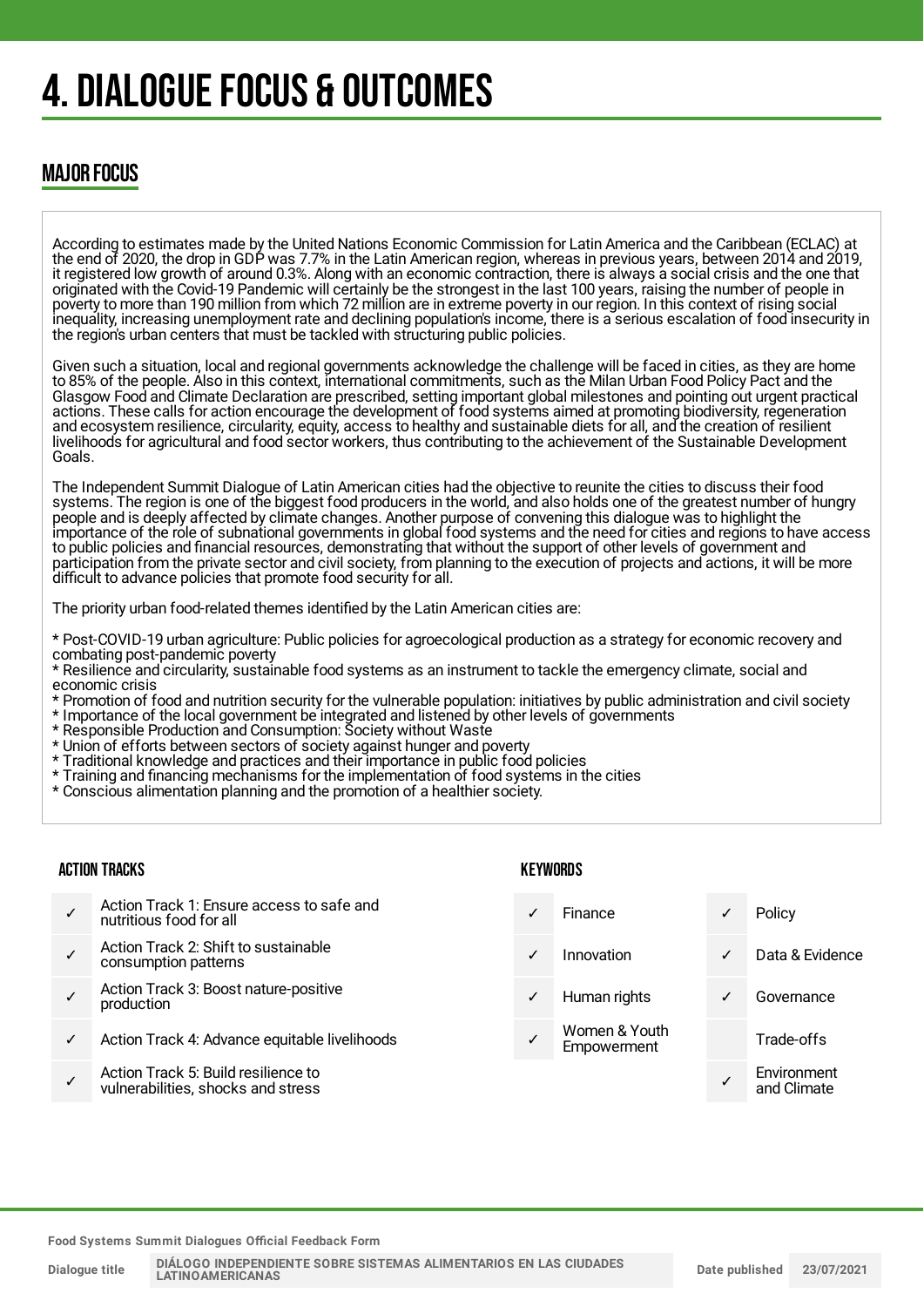### MAIN FINDINGS

The major outcome of the dialogue is the call for actions that is jointly endorsed by the participants represented by 40 local governments across the Central and Latin American region as well as 27 partner institutions (organizations from civil society, national and international organizations and Cities Networks) and 10 universities during the Independent Summit Dialogue.

According to estimates made by the United Nations Economic Commission for Latin America and the Caribbean (ECLAC), at the end of 2020 the drop in gross domestic product (GDP) was 7.7% in the Latin American region, whereas in previous years, between 2014 and 2019, it registered low growth of around 0.3%. Along with an economic contraction, there is always a social crisis and the one that originated with the Covid-19 pandemic will certainly be the strongest in the last 100 years, raising the number of people in poverty to more than 190 million from which 72 million are in extreme poverty. In this context of rising social inequality, increasing unemployment rate and declining population's income, there is a serious escalation of food insecurity in the region's urban centers that must be tackled with structuring public policies.

As highlighted in the ICLEI's Malmö Commitment and Strategic Vision 2021-2027, cities are complex systems. The components of urban systems, from food distribution networks and energy grids to transport and greenways, are interconnected and dynamic. Therefore, with the support of city networks and international organizations, we commit as local and regional governments to drive action through five critical, strategic and interlinked pathways that are the basis of sustainable urban development, towards low emission, nature-based, equitable, resilient and circular development designed to create systemic change.

Therefore, we highlight the following recommendations:

- Propose that the final declaration of the conference encourages member states to include local governments in their national policies, especially cities, providing them with financial and technical resources, as well as guidelines for the formulation of their local public policies; (impact indicator related to the corresponding SDG and at least 5% increase in the budget transferred to the municipalities for this purpose until 2030);

- Creation of a cooperation program between cities, with the aim of highlighting best practices and disseminating replicable examples of local policies; (biennial program, covering at least 15 cities in the region per year, with impact indicators linked to the corresponding SDGs);

- Include the healthy eating and sustainable food production agenda as a mandatory criterion for allocating funds related to the fight against climate crisis.

#### ACTION TRACKS

#### **KEYWORDS**

✓ Action Track 1: Ensure access to safe and nutritious food for all ✓ Action Track 2: Shift to sustainable consumption patterns ✓ Action Track 3: Boost nature-positive production Action Track 4: Advance equitable livelihoods ✓ Action Track 5: Build resilience to vulnerabilities, shocks and stress Finance **√** Policy ✓ Innovation ✓ Data & Evidence Human rights **v** Governance Women & Youth Women & Toum<br>Empowerment V Trade-offs ✓ Environment and Climate

**Food Systems Summit Dialogues Official Feedback Form**

**Dialogue title**

**DIÁLOGO INDEPENDIENTE SOBRE SISTEMAS ALIMENTARIOS EN LAS CIUDADES LATINOAMERICANAS**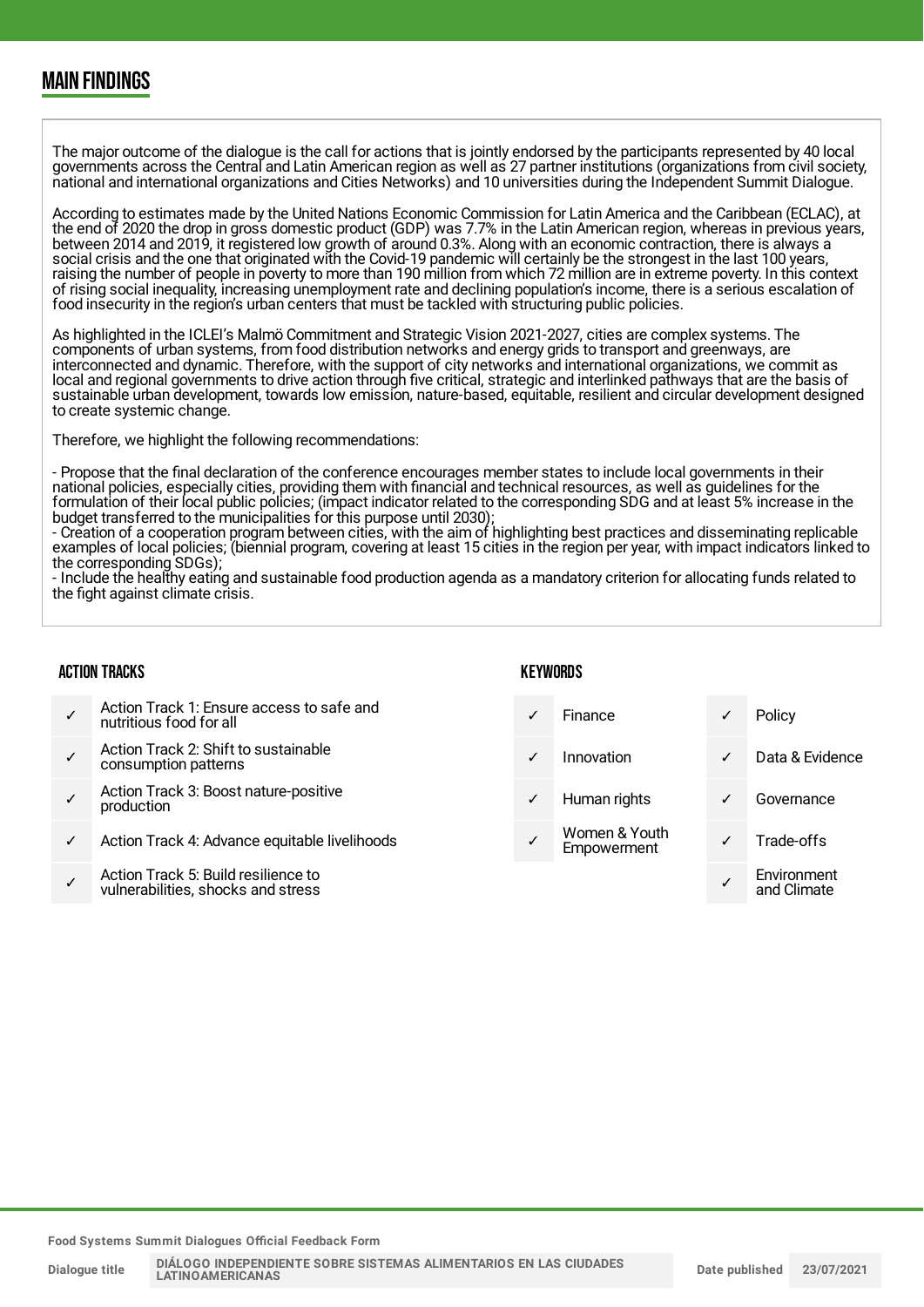### OUTCOMESFOR EACH DISCUSSION TOPIC

Please see the attached file

#### ACTION TRACKS

- ✓ Action Track 2: Shift to sustainable consumption patterns
- ✓ Action Track 3: Boost nature-positive production
- ✓ Action Track 4: Advance equitable livelihoods
- ✓ Action Track 5: Build resilience to vulnerabilities, shocks and stress

#### **KEYWORDS**

| Finance | Policy |
|---------|--------|
|         |        |

✓ Innovation ✓ Data & Evidence

- ✓ Human rights ✓ Governance
- Women & Youth Empowerment

|   | Policy                     |
|---|----------------------------|
|   | Data & Evidence            |
| ℐ | Governance                 |
| ∕ | Trade-offs                 |
|   | Environment<br>and Climate |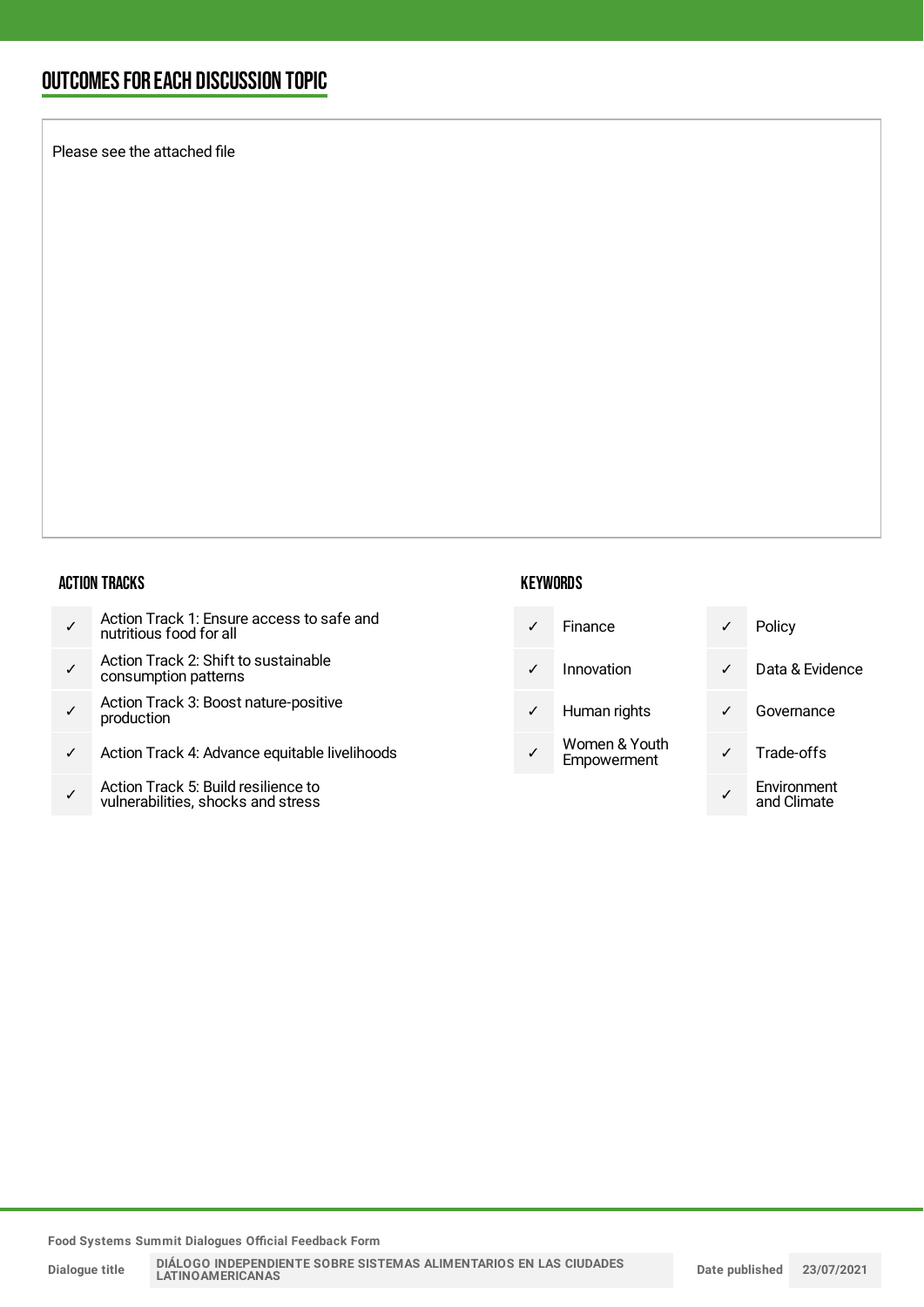### AREAS OF DIVERGENCE

#### ACTION TRACKS

Action Track 1: Ensure access to safe and nutritious food for all

Action Track 2: Shift to sustainable consumption patterns

Action Track 3: Boost nature-positiv production

Action Track 4: Advance equitable

Action Track 5: Build resilience to vulnerabilities, shocks and stress

| afe and     | Finance                      | Policy                     |
|-------------|------------------------------|----------------------------|
|             | Innovation                   | Data & Evidence            |
| ve          | Human rights                 | Governance                 |
| livelihoods | Women & Youth<br>Empowerment | Trade-offs                 |
|             |                              | Environment<br>and Climate |
|             |                              |                            |

**Food Systems Summit Dialogues Official Feedback Form**

**Dialogue title**